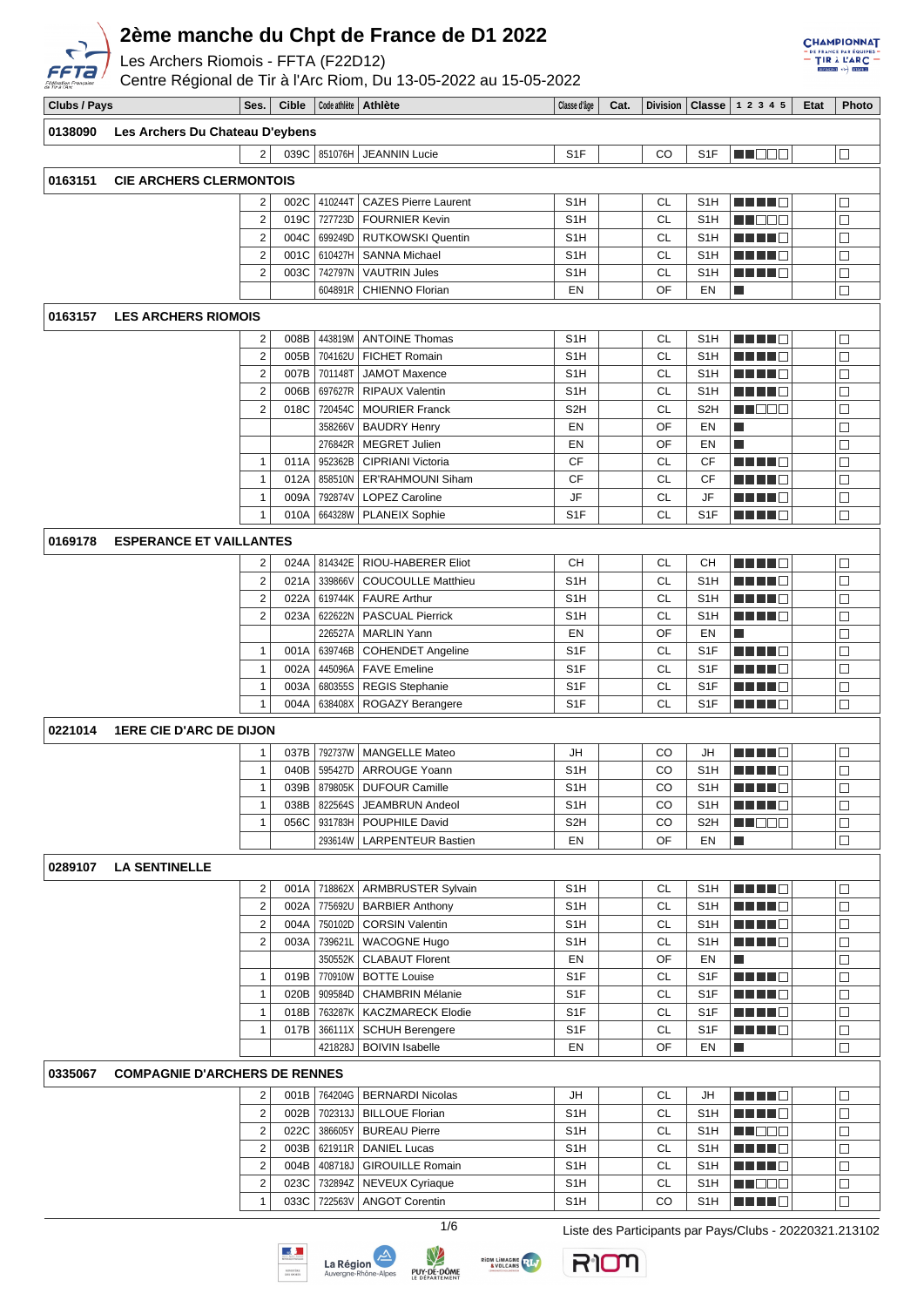

Les Archers Riomois - FFTA (F22D12)

Centre Régional de Tir à l'Arc Riom, Du 13-05-2022 au 15-05-2022



| Clubs / Pays |                                      | Ses.           |      |                | Cible   Code athlète   Athlète  | Classe d'âge     | Cat. |           |                  | Division   Classe   1 2 3 4 5                           | Etat | <b>Photo</b>     |
|--------------|--------------------------------------|----------------|------|----------------|---------------------------------|------------------|------|-----------|------------------|---------------------------------------------------------|------|------------------|
| 0335067      | <b>COMPAGNIE D'ARCHERS DE RENNES</b> |                |      |                |                                 |                  |      |           |                  |                                                         |      |                  |
|              |                                      | $\mathbf{1}$   | 034C |                | 658244H   DUPUIS Anthony        | S <sub>1</sub> H |      | CO        | S <sub>1</sub> H | <u> BEBE</u>                                            |      | $\Box$           |
|              |                                      | $\mathbf{1}$   | 035C | 694903E        | <b>JULIEN Simon</b>             | S <sub>1</sub> H |      | CO        | S <sub>1</sub> H | n di Tinggi                                             |      | $\Box$           |
|              |                                      | 1              | 036C |                | 592321C   LEFEUVRE Camille      | S <sub>1</sub> H |      | CO        | S <sub>1</sub> H | ma mata                                                 |      | $\Box$           |
|              |                                      | $\mathbf{1}$   | 052C |                | 295225X   DURANTET Sebastien    | S <sub>2</sub> H |      | CO        | S <sub>2</sub> H | wa katika ku                                            |      | $\Box$           |
|              |                                      |                |      | 386605Y        | <b>BUREAU Pierre</b>            | EN               |      | OF        | EN               |                                                         |      |                  |
|              |                                      |                |      |                |                                 |                  |      | OF        |                  | Ш                                                       |      | $\Box$<br>$\Box$ |
|              |                                      |                |      |                | 295225X   DURANTET Sebastien    | EN               |      |           | EN               | П                                                       |      |                  |
|              |                                      |                |      |                | 014763X   LEPARC Pierrick       | EN               |      | OF        | EN               | П                                                       |      | $\Box$           |
|              |                                      | $\mathbf{1}$   | 006B |                | 890751H   RAMEL Aziliz          | JF               |      | <b>CL</b> | JF               | n din bin                                               |      | $\Box$           |
|              |                                      | $\mathbf{1}$   | 005B | 892922T        | <b>CHRETIEN Eva</b>             | S <sub>1F</sub>  |      | <b>CL</b> | S <sub>1F</sub>  | MA MATE                                                 |      | $\Box$           |
|              |                                      | $\mathbf{1}$   | 007B | 995566M        | <b>TARTLER Elisa</b>            | S <sub>1F</sub>  |      | <b>CL</b> | S <sub>1</sub> F | <b>REBEC</b>                                            |      | $\Box$           |
|              |                                      | $\mathbf{1}$   | 008B | 685391R        | <b>VIVES Marion</b>             | S <sub>1</sub> F |      | <b>CL</b> | S <sub>1</sub> F |                                                         |      | $\Box$           |
|              |                                      | $\overline{2}$ | 037B | 341433Y        | <b>CHANOINE Elise</b>           | S <sub>1</sub> F |      | CO        | S <sub>1</sub> F |                                                         |      | $\Box$           |
|              |                                      | $\overline{2}$ | 038B | 590922G        | LOUVEL Melodie                  | S <sub>1</sub> F |      | CO        | S <sub>1</sub> F | n din din ka                                            |      | $\Box$           |
|              |                                      | $\overline{2}$ | 040B | 402304M        | <b>SALMON Emeline</b>           | S <sub>1</sub> F |      | CO        | S <sub>1F</sub>  | H H H H                                                 |      | $\Box$           |
|              |                                      | $\overline{2}$ | 039B | 280537G        | <b>BABLEE Agnes</b>             | S <sub>2F</sub>  |      | CO        | S <sub>2F</sub>  | Martin Biblio                                           |      | $\Box$           |
|              |                                      |                |      |                | 280537G   BABLEE Agnes          | EN               |      | OF        | EN               | П                                                       |      | $\Box$           |
|              |                                      |                |      |                |                                 |                  |      |           |                  |                                                         |      |                  |
| 0428046      | ARC CLUB COURVILLOIS                 |                |      |                |                                 |                  |      |           |                  |                                                         |      |                  |
|              |                                      | 1              | 045B | 794543J        | <b>BEQUARD Franck</b>           | S <sub>2</sub> H |      | CO        | S <sub>2</sub> H | n nin d                                                 |      | $\Box$           |
|              |                                      | $\mathbf{1}$   | 046B |                | 428854W   DUPLAN Cedric         | S <sub>2</sub> H |      | CO        | S <sub>2</sub> H | n di Tinggi                                             |      | $\Box$           |
|              |                                      | 1              | 047B |                | 428855X   DUPLAN Ludovic        | S <sub>2</sub> H |      | CO        | S <sub>2</sub> H | H H H H                                                 |      | $\Box$           |
|              |                                      | 1              | 048B | 268245W        | <b>GASSE Nicolas</b>            | S <sub>2</sub> H |      | CO        | S2H              | n din bin                                               |      | $\Box$           |
|              |                                      |                |      | 668838Y        | TAILLANDIER Jean Marie          | EN               |      | OF        | EN               | П                                                       |      | $\Box$           |
| 0437083      | <b>ST AVERTIN CASAS</b>              |                |      |                |                                 |                  |      |           |                  |                                                         |      |                  |
|              |                                      |                |      |                |                                 |                  |      |           |                  |                                                         |      |                  |
|              |                                      |                |      |                | 339119H   VANPOUCKE Mickael     | EN               |      | OF        | EN               | П                                                       |      | $\Box$           |
|              |                                      | $\mathbf{1}$   | 008A |                | 919503K   LEGRAND Sibylle       | CF               |      | <b>CL</b> | CF               | ma ma                                                   |      | $\Box$           |
|              |                                      | $\mathbf{1}$   | 007A | 807664W        | <b>LORIDE Oriane</b>            | JF               |      | <b>CL</b> | JF               | Martin Ma                                               |      | $\Box$           |
|              |                                      | $\mathbf{1}$   | 006A | 874675J        | <b>MAUNIER Lucie</b>            | JF               |      | CL        | JF               | MUNICI                                                  |      | $\Box$           |
|              |                                      | 1              | 005A |                | 997088S   PICHONNAZ Maxine      | S <sub>1F</sub>  |      | <b>CL</b> | S <sub>1</sub> F | Martin Ma                                               |      | $\Box$           |
| 0610019      | <b>LES ARCHERS DES PRES DORES</b>    |                |      |                |                                 |                  |      |           |                  |                                                         |      |                  |
|              |                                      |                |      |                |                                 |                  |      |           |                  |                                                         |      |                  |
|              |                                      |                |      |                | 829947S   BERANEK Radek         | EN               |      | OF        | EN               | П                                                       |      | $\Box$           |
|              |                                      | $\mathbf{1}$   | 020A |                | 749700S   MACHINET Audrey       | JF               |      | <b>CL</b> | JF               | MA MA M                                                 |      | $\Box$           |
|              |                                      | $\mathbf{1}$   | 019A | 611215P        | <b>DESVIGNES Lauranne</b>       | S <sub>1</sub> F |      | <b>CL</b> | S <sub>1</sub> F | <u> Literatur</u>                                       |      | $\Box$           |
|              |                                      | $\mathbf{1}$   | 018A | 463333Y        | <b>MACHINET Melanie</b>         | S <sub>1</sub> F |      | <b>CL</b> | S <sub>1</sub> F | .                                                       |      | $\Box$           |
|              |                                      | 1              | 017A |                | 910323G   WALTER Gladys         | S <sub>1</sub> F |      | <b>CL</b> | S <sub>1</sub> F | H H H H                                                 |      | $\Box$           |
|              | 0702002 CIE D'ARC DE CHAUNY          |                |      |                |                                 |                  |      |           |                  |                                                         |      |                  |
|              |                                      |                |      |                |                                 |                  |      |           |                  |                                                         |      |                  |
|              |                                      | 1              |      |                | 043C 421441N COPIN Frederic     | S <sub>1</sub> H |      | CO        | S1H              |                                                         |      | $\Box$           |
|              |                                      | $\mathbf{1}$   | 044C |                | 647374T   PIRON Benjamin        | S <sub>1</sub> H |      | CO        | S1H              | <u> Here al I</u>                                       |      | $\Box$           |
|              |                                      | $\mathbf{1}$   |      | 041C   258125W | <b>ADALBERT David</b>           | S <sub>2</sub> H |      | CO        | S <sub>2</sub> H | n din din ka                                            |      | $\Box$           |
|              |                                      | 1              | 042C |                | 756393S   BAIL Jose             | S <sub>2</sub> H |      | CO        | S <sub>2</sub> H | <u> El Bra</u>                                          |      | $\Box$           |
|              |                                      | 1              | 050C | 268539R        | <b>LACOURT Noel</b>             | S3H              |      | CO        | S3H              | <u> HIS B</u> E                                         |      | $\Box$           |
|              |                                      |                |      | 268539R        | <b>LACOURT Noel</b>             | EN               |      | OF        | EN               | $\Box$                                                  |      | $\Box$           |
| 0759101      | <b>SAINT SEBASTIEN VILLENEUVOISE</b> |                |      |                |                                 |                  |      |           |                  |                                                         |      |                  |
|              |                                      |                |      |                |                                 |                  |      |           |                  |                                                         |      |                  |
|              |                                      | 1              |      | 044B 760169W   | DUHEZ Philippe                  | S <sub>2</sub> H |      | CO        | S <sub>2</sub> H | M HIJ DI                                                |      | □                |
|              |                                      | $\mathbf{1}$   |      |                | 043B 856545C   ETIENNE David    | S <sub>2</sub> H |      | CO        | S <sub>2</sub> H | n di Tinggi                                             |      | $\Box$           |
|              |                                      | 1              | 041B | 808352U        | <b>LEMOINE Frederic</b>         | S <sub>2</sub> H |      | CO        | S2H              | H H H H                                                 |      | $\Box$           |
|              |                                      | 1              |      | 042B 319176F   | <b>LIENARD Sebastien</b>        | S <sub>2</sub> H |      | CO        | S2H              |                                                         |      | $\Box$           |
|              |                                      |                |      |                |                                 |                  |      |           |                  |                                                         |      |                  |
| 0759129      | <b>V.U.C. TIR A L'ARC</b>            |                |      |                |                                 |                  |      |           |                  |                                                         |      |                  |
|              |                                      | $\overline{2}$ |      |                | 040C 714462P   DUHEZ Salima     | S <sub>2F</sub>  |      | CO        | S <sub>2F</sub>  | M NOOC                                                  |      | $\Box$           |
| 0759140      | A.S.T.A. WERVICQ-SUD                 |                |      |                |                                 |                  |      |           |                  |                                                         |      |                  |
|              |                                      |                |      |                |                                 |                  |      |           |                  |                                                         |      |                  |
|              |                                      | 2              | 019B |                | 734389Z   DEZOOMER Michael      | S <sub>1</sub> H |      | CL        | S <sub>1</sub> H | <u> El Bra</u>                                          |      | $\Box$           |
|              |                                      | $\overline{2}$ |      |                | 020B   615523X   PERZ Nicolas   | S1H              |      | СL        | S <sub>1</sub> H | e de la c                                               |      | $\Box$           |
|              |                                      | 2              |      |                | 018B   992871H   DE BACKER Kurt | S <sub>2</sub> H |      | СL        | S2H              | <u> Literatur</u>                                       |      | $\Box$           |
|              |                                      | 2              | 017B | 093028T        | <b>OLIVIER Alexandre</b>        | S <sub>2</sub> H |      | CL        | S2H              | a da da g                                               |      | $\Box$           |
|              |                                      |                |      |                |                                 |                  |      |           |                  |                                                         |      |                  |
| 0760171      | <b>LES ARCHERS DE COMPIEGNE</b>      |                |      |                |                                 |                  |      |           |                  |                                                         |      |                  |
|              |                                      | 2              | 010A |                | 996762M   LINKE Erik            | JH               |      | CL        | JH               | <b>REBEC</b>                                            |      | $\Box$           |
|              |                                      |                |      |                | 2/6                             |                  |      |           |                  | Liste des Participants par Pays/Clubs - 20220321.213102 |      |                  |
|              |                                      |                |      |                |                                 |                  |      |           |                  |                                                         |      |                  |







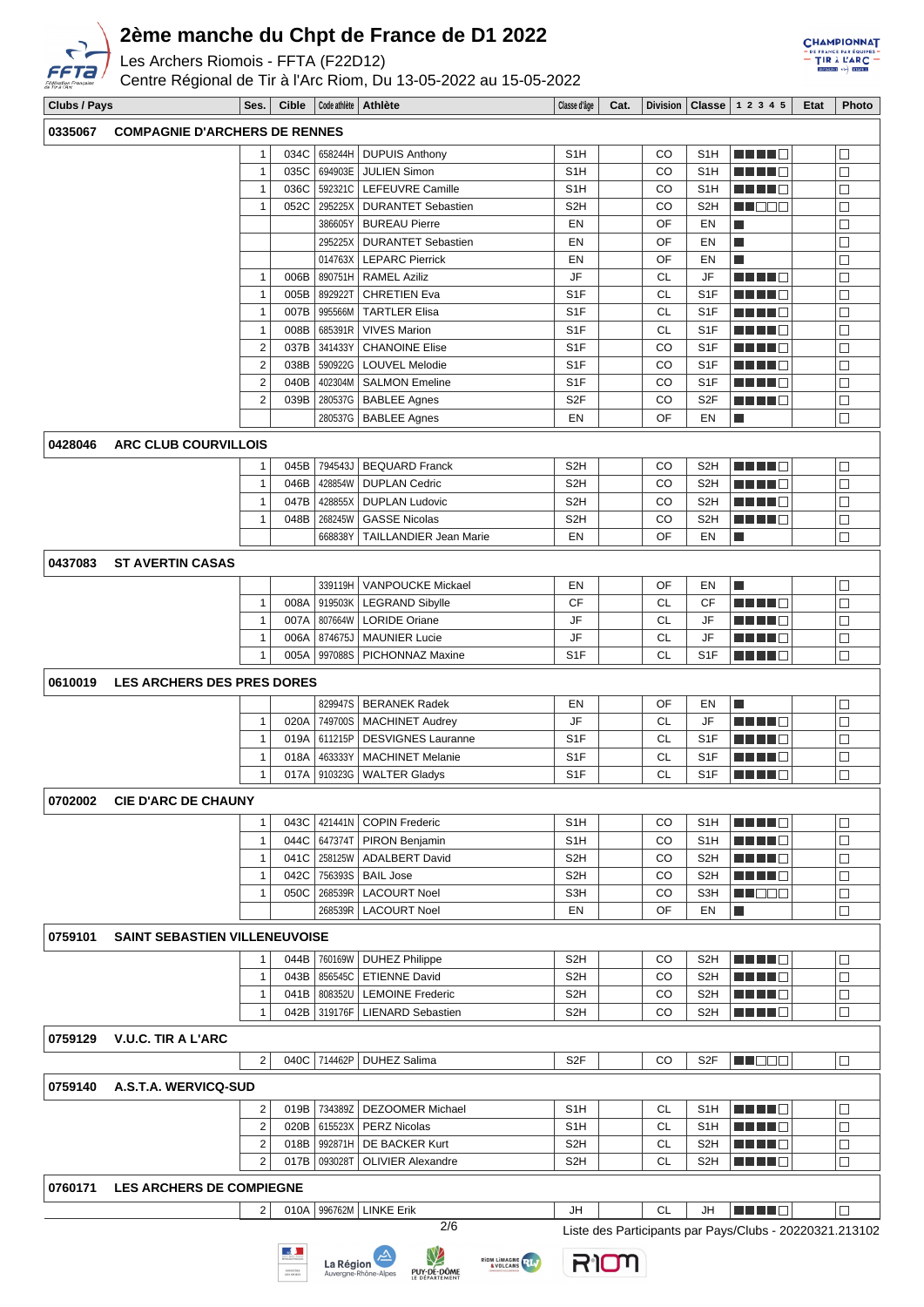

Les Archers Riomois - FFTA (F22D12)

Centre Régional de Tir à l'Arc Riom, Du 13-05-2022 au 15-05-2022



| Clubs / Pays |                                        | Ses.                    | <b>Cible</b> | Code athlète       | Athlète                                         | Classe d'âge                         | Cat. | <b>Division</b> |                                      | <b>Classe</b> $12345$           | Etat | Photo            |
|--------------|----------------------------------------|-------------------------|--------------|--------------------|-------------------------------------------------|--------------------------------------|------|-----------------|--------------------------------------|---------------------------------|------|------------------|
| 0760171      | <b>LES ARCHERS DE COMPIEGNE</b>        |                         |              |                    |                                                 |                                      |      |                 |                                      |                                 |      |                  |
|              |                                        | 2                       | 012A         | 761543P            | ZAJACZKOWSKY Hugo                               | JH                                   |      | <b>CL</b>       | JH                                   | ma ma                           |      | $\Box$           |
|              |                                        | $\overline{\mathbf{c}}$ | 009A         | 884237C            | <b>CABARET Arnaud</b>                           | S <sub>1</sub> H                     |      | <b>CL</b>       | S <sub>1</sub> H                     | n din Fin                       |      | $\Box$           |
|              |                                        | $\overline{2}$          | 011A         | 677020S            | PEYROT Lucas                                    | S <sub>1</sub> H                     |      | <b>CL</b>       | S <sub>1</sub> H                     | n din Film                      |      | $\Box$           |
|              |                                        |                         |              | 257885K            | <b>TABARD Sebastien</b>                         | EN                                   |      | OF              | EN                                   | L.                              |      | $\Box$           |
|              |                                        |                         |              | 252170Y            | <b>TAVERNIER Olivier</b>                        | EN                                   |      | OF              | EN                                   | L.                              |      | $\Box$           |
|              |                                        | 1                       | 010B         | 944879T            | <b>CHABERT Zoe</b>                              | JF                                   |      | <b>CL</b>       | JF                                   |                                 |      | $\Box$           |
|              |                                        | $\mathbf{1}$            | 011B         | 996764P            | <b>REISENWEBER Clea</b>                         | JF                                   |      | <b>CL</b>       | JF                                   |                                 |      | $\Box$           |
|              |                                        | 1                       | 009B         | 697869D            | <b>BERGUIN Manon</b>                            | S <sub>1F</sub>                      |      | <b>CL</b>       | S <sub>1</sub> F                     | N E E E A                       |      | $\Box$           |
|              |                                        | 1                       | 012B         | 673129M            | <b>TABARD Anne -Sophie</b>                      | S <sub>2F</sub>                      |      | <b>CL</b>       | S <sub>2F</sub>                      |                                 |      | $\Box$           |
| 0760224      | <b>1ERE CIE D ARC DE NANTEUIL</b>      |                         |              |                    |                                                 |                                      |      |                 |                                      |                                 |      |                  |
|              |                                        | 2                       | 013B         | 764903S            | <b>GOSSET Valentin</b>                          | S <sub>1</sub> H                     |      | CL              | S <sub>1</sub> H                     |                                 |      | $\Box$           |
|              |                                        | $\overline{\mathbf{c}}$ | 016B         | 820591X            | <b>MASSOUF William</b>                          | S <sub>1</sub> H                     |      | <b>CL</b>       | S <sub>1</sub> H                     |                                 |      | $\Box$           |
|              |                                        | $\overline{\mathbf{c}}$ | 014B         | 704270L            | <b>THIRION Lou</b>                              | S <sub>1</sub> H                     |      | <b>CL</b>       | S <sub>1</sub> H                     |                                 |      | $\Box$           |
|              |                                        | $\overline{2}$          | 015B         | 279882V            | <b>FRICOTEAUX Germain</b>                       | S <sub>2</sub> H                     |      | <b>CL</b>       | S <sub>2</sub> H                     |                                 |      | $\Box$           |
|              |                                        |                         |              | 780989B            | <b>LAFAY Thomas</b>                             | EN                                   |      | OF              | EN                                   | П                               |      | $\Box$           |
| 0762297      | ARC CLUB DE WINGLES                    |                         |              |                    |                                                 |                                      |      |                 |                                      |                                 |      |                  |
|              |                                        | 1<br>1                  | 038A<br>039A | 452705W<br>591147B | <b>BRAUN Romain</b><br>LECAUCHOIS Morgan        | S <sub>1</sub> H<br>S <sub>1</sub> H |      | CO<br>CO        | S <sub>1</sub> H<br>S <sub>1</sub> H | n din bir<br><u> Literatur</u>  |      | $\Box$<br>$\Box$ |
|              |                                        | 1                       | 037A         | 721284E            | <b>MENARD Fabrice</b>                           | S <sub>2</sub> H                     |      | CO              | S <sub>2</sub> H                     | n in Fil                        |      | $\Box$           |
|              |                                        | $\mathbf{1}$            | 040A         | 885790R            | OLMO Ludovic                                    | S <sub>2</sub> H                     |      | CO              | S <sub>2</sub> H                     | HH 10                           |      | $\Box$           |
|              |                                        |                         |              |                    |                                                 |                                      |      |                 |                                      |                                 |      |                  |
| 0780315      | <b>LES ARCHERS DE CACHY</b>            |                         |              |                    |                                                 |                                      |      |                 |                                      |                                 |      |                  |
|              |                                        | 1                       | 050A         | 407602W            | <b>BLANQUET Gaetan</b>                          | S <sub>1</sub> H                     |      | CO              | S <sub>1</sub> H                     | <b>MEND</b> O                   |      | $\Box$           |
|              |                                        | $\mathbf{1}$            | 049A         | 835776C            | <b>BELLARD Cyril</b>                            | S <sub>2</sub> H                     |      | CO              | S <sub>2</sub> H                     | EU TITO                         |      | $\Box$           |
|              |                                        | $\mathbf{1}$            | 053C         | 442336A            | <b>BRINGER Ludovic</b>                          | S <sub>2</sub> H                     |      | CO              | S <sub>2</sub> H                     | MU OO W                         |      | $\Box$           |
|              |                                        | 1                       | 051A         | 866039X            | <b>DUVANEL Fabien</b>                           | S <sub>2</sub> H                     |      | CO              | S <sub>2H</sub>                      |                                 |      | $\Box$           |
|              |                                        | 1                       | 052A         | 005929V<br>972226T | SAUVIGNON Stephane<br><b>GEORGES Lucas</b>      | S <sub>2</sub> H<br>EN               |      | CO<br>OF        | S <sub>2</sub> H<br><b>EN</b>        | L.                              |      | $\Box$<br>$\Box$ |
|              |                                        |                         |              |                    |                                                 |                                      |      |                 |                                      |                                 |      |                  |
| 0877033      | <b>LES ARCHERS DE SAINT MARD</b>       |                         |              |                    |                                                 |                                      |      |                 |                                      |                                 |      |                  |
|              |                                        | 2                       | 014C         | 601510R            | <b>DELOISON Daniel</b>                          | S <sub>1</sub> H                     |      | <b>CL</b>       | S <sub>1</sub> H                     |                                 |      | $\Box$           |
|              |                                        | $\overline{\mathbf{c}}$ | 015C         | 686884N            | <b>ESTIBALS Valentin</b>                        | S <sub>1</sub> H                     |      | <b>CL</b>       | S <sub>1</sub> H                     | .                               |      | $\Box$           |
|              |                                        | $\overline{\mathbf{c}}$ | 013C         | 654083K            | LOPEO Kevin                                     | S <sub>1</sub> H                     |      | <b>CL</b>       | S <sub>1</sub> H                     | n din Biblio                    |      | $\Box$           |
|              |                                        | $\overline{2}$          | 016C         | 438291D<br>636937Y | <b>MASSON Martial</b><br><b>DELOISON Alexia</b> | S <sub>1</sub> H<br>EN               |      | <b>CL</b><br>OF | S <sub>1</sub> H<br>EN               | <u> Literatur</u><br>H          |      | $\Box$<br>$\Box$ |
|              |                                        |                         |              |                    |                                                 |                                      |      |                 |                                      |                                 |      |                  |
| 0891175      | ARCHERS DE DRAVEIL SENART VAL DE SEINE |                         |              |                    |                                                 |                                      |      |                 |                                      |                                 |      |                  |
|              |                                        | 2                       | 008C         |                    | 804251L GUTHERTZ Maxence                        | S <sub>1</sub> H                     |      | CL              | S <sub>1</sub> H                     | MA MER                          |      | $\Box$           |
|              |                                        | $\sqrt{2}$              |              |                    | 007C 779729G   LE BARS Antoine                  | S <sub>1</sub> H                     |      | <b>CL</b>       | S1H                                  | <u> Here i Se</u>               |      | $\Box$           |
|              |                                        | $\overline{\mathbf{c}}$ | 005C         |                    | 661811K   MULOT Florent                         | S <sub>1</sub> H                     |      | СL              | S1H                                  | <u>Lillie</u>                   |      | $\Box$           |
|              |                                        | $\overline{\mathbf{c}}$ | 006C         | 836828W            | <b>TONNAIRE Hugo</b>                            | S <sub>1</sub> H                     |      | CL              | S1H                                  | <u>Li Li Li C</u>               |      | $\Box$           |
|              |                                        | 1<br>$\mathbf{1}$       | 035B<br>033B | 592971J            | SIMON Marc<br>789488P   DURIVAUD Manuel         | S <sub>1</sub> H<br>S <sub>2</sub> H |      | CO<br>CO        | S <sub>1</sub> H<br>S <sub>2</sub> H | <u> E E E E</u><br><b>RENDE</b> |      | $\Box$<br>$\Box$ |
|              |                                        | $\mathbf{1}$            | 036B         | 322642Y            | <b>LEGER Christophe</b>                         | S <sub>2</sub> H                     |      | CO              | S <sub>2</sub> H                     | <u> Literatur</u>               |      | $\Box$           |
|              |                                        | $\mathbf{1}$            | 034B         | 760083C            | <b>RONDELOT Cyril</b>                           | S <sub>2</sub> H                     |      | CO              | S <sub>2</sub> H                     | <u>Li Li Li C</u>               |      | $\Box$           |
|              |                                        |                         |              |                    | 349353G   HUMETZ Guillaume                      | EN                                   |      | OF              | EN                                   | $\Box$                          |      | $\Box$           |
|              |                                        | 2                       | 034B         |                    | 452921F   DE MATOS Laure                        | S <sub>1</sub> F                     |      | CO              | S <sub>1</sub> F                     | <u> Here i Br</u>               |      | $\Box$           |
|              |                                        | $\overline{2}$          | 033B         |                    | 616498G   MONTAGNE Elodie                       | S <sub>1</sub> F                     |      | CO.             | S <sub>1</sub> F                     | <u> Literatur</u>               |      | $\Box$           |
|              |                                        | $\overline{\mathbf{c}}$ | 035B         | 779584Z            | <b>TREMBLAYES Anais</b>                         | S <sub>1</sub> F                     |      | CO              | S1F                                  | ma se                           |      | $\Box$           |
|              |                                        | $\overline{2}$          | 036B         | 286053C            | <b>LEGER Patricia</b>                           | S <sub>2</sub> F                     |      | CO              | S <sub>2</sub> F                     | <u> Literatur</u>               |      | □                |
| 0892193      | <b>S.T.A.R.</b>                        |                         |              |                    |                                                 |                                      |      |                 |                                      |                                 |      |                  |
|              |                                        | $\mathbf{1}$            | 036A         |                    | 840854X   ALOUANI Neil                          | S <sub>1</sub> H                     |      | CO.             | S <sub>1</sub> H                     | ME NEG                          |      | $\Box$           |
|              |                                        | 1                       | 034A         | 434925V            | DAULEU Ludovic                                  | S <sub>1</sub> H                     |      | CO              | S1H                                  | <u> Listo de la pro</u>         |      | $\Box$           |
|              |                                        | 1                       | 035A         |                    | 300680B   DELOBELLE Fabien                      | S <sub>1</sub> H                     |      | CO              | S1H                                  | <u>Lillie</u>                   |      | $\Box$           |
|              |                                        | 1                       | 051C         |                    | 442807M   MOINE Maxence                         | S <sub>1</sub> H                     |      | CO              | S <sub>1</sub> H                     | MU OO O                         |      | $\Box$           |
|              |                                        | $\mathbf{1}$            | 033A         |                    | 349225T   PEINEAU Sebastien                     | S <sub>1</sub> H                     |      | CO              | S <sub>1</sub> H                     | <b>REBEE</b>                    |      | $\Box$           |
|              |                                        |                         |              |                    | 227487U   DELOBELLE Christian                   | EN                                   |      | OF              | EN                                   | ш                               |      | $\Box$           |
|              |                                        |                         |              |                    | 106219F   LEFEBURE Thierry                      | EN                                   |      | OF              | EN                                   | П                               |      | $\Box$           |
|              |                                        |                         |              |                    | 442807M   MOINE Maxence                         | EN                                   |      | OF              | EN                                   |                                 |      |                  |





V



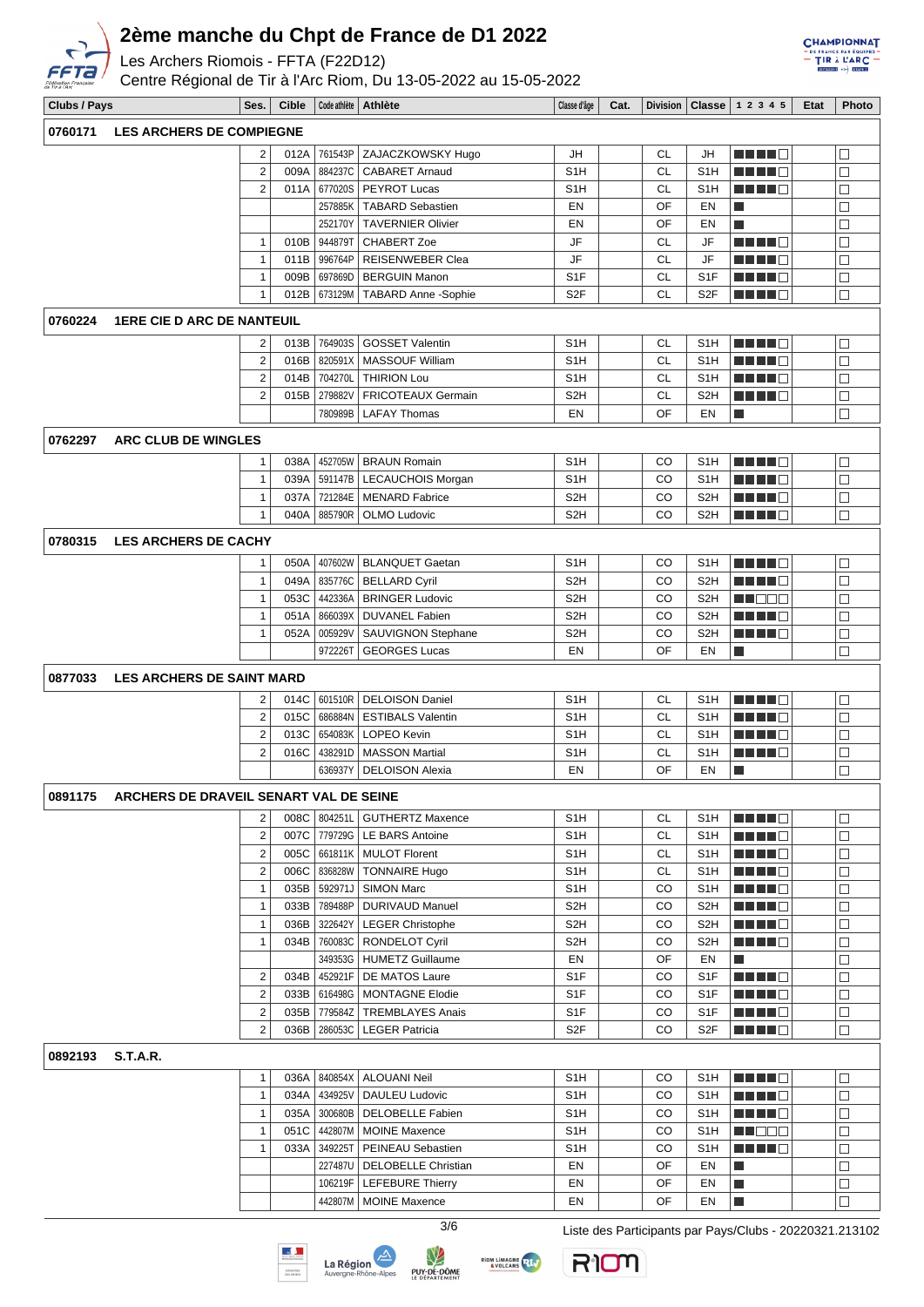

Les Archers Riomois - FFTA (F22D12)

Centre Régional de Tir à l'Arc Riom, Du 13-05-2022 au 15-05-2022

| <b>Fédération Française</b><br>de Tir à l'Arc |                                            |                         |              |                | Centre Régional de Tir à l'Arc Riom, Du 13-05-2022 au 15-05-2022 |                  |      |           |                  |                                                                                                                                                                                                                                      |      |                          |
|-----------------------------------------------|--------------------------------------------|-------------------------|--------------|----------------|------------------------------------------------------------------|------------------|------|-----------|------------------|--------------------------------------------------------------------------------------------------------------------------------------------------------------------------------------------------------------------------------------|------|--------------------------|
| Clubs / Pays                                  |                                            | Ses.                    | <b>Cible</b> |                | Code athlète   Athlète                                           | Classe d'âge     | Cat. |           |                  | Division   Classe   1 2 3 4 5                                                                                                                                                                                                        | Etat | Photo                    |
| 0892193                                       | <b>S.T.A.R.</b>                            |                         |              |                |                                                                  |                  |      |           |                  |                                                                                                                                                                                                                                      |      |                          |
|                                               |                                            | 1                       |              | 022B 740755U   | <b>GABRIEL Caroline</b>                                          | S <sub>1</sub> F |      | CL        | S <sub>1</sub> F | man d                                                                                                                                                                                                                                |      | $\Box$                   |
|                                               |                                            | 1                       | 023B         | 973388F        | <b>JUMAIRE Marianne</b>                                          | S1F              |      | CL        | S <sub>1</sub> F |                                                                                                                                                                                                                                      |      | $\Box$                   |
|                                               |                                            | 1                       |              | 024B 609867Z   | ABBOUDA Khadija                                                  | S <sub>2</sub> F |      | <b>CL</b> | S <sub>2</sub> F | <u> Literatur</u>                                                                                                                                                                                                                    |      | $\overline{\phantom{a}}$ |
|                                               |                                            | 1                       |              | 021B 267146B   | PEINEAU-DELOBELLE Audrey                                         | S <sub>2F</sub>  |      | СL        | S <sub>2</sub> F | <u> Literatur</u>                                                                                                                                                                                                                    |      | $\Box$                   |
|                                               |                                            |                         |              |                |                                                                  |                  |      |           |                  |                                                                                                                                                                                                                                      |      |                          |
| 0892199                                       | <b>LES ARCHERS SURESNOIS</b>               |                         |              |                |                                                                  |                  |      |           |                  |                                                                                                                                                                                                                                      |      |                          |
|                                               |                                            |                         |              | 046C   811280B | <b>CADRONET Nathan</b>                                           | S <sub>1</sub> H |      | CO        | S <sub>1</sub> H | e de la c                                                                                                                                                                                                                            |      | □                        |
|                                               |                                            | $\mathbf{1}$            |              | 047C 328826V   | <b>GERARD Paul</b>                                               | S <sub>2</sub> H |      | CO        | S <sub>2</sub> H | HH 10                                                                                                                                                                                                                                |      | $\Box$                   |
|                                               |                                            | 1                       | 045C         | 335529F        | THIEFFINE Julien                                                 | S2H              |      | CO        | S <sub>2</sub> H | <u> Literatur</u>                                                                                                                                                                                                                    |      | $\Box$                   |
|                                               |                                            | 1                       | 048C         | 731921S        | <b>VIGARIE Gilles</b>                                            | S2H              |      | CO        | S <sub>2</sub> H |                                                                                                                                                                                                                                      |      | $\Box$                   |
| 0892203                                       | ARC CLUB ISSY LES MOULINEAUX               |                         |              |                |                                                                  |                  |      |           |                  |                                                                                                                                                                                                                                      |      |                          |
|                                               |                                            | 2                       |              | 012C 334184P   | <b>FAUCHERON Thomas</b>                                          | S <sub>1</sub> H |      | CL        | S <sub>1</sub> H | MAN 1999                                                                                                                                                                                                                             |      | $\Box$                   |
|                                               |                                            | $\boldsymbol{2}$        | 010C         | 764724X        | <b>HENCKELS Jeff</b>                                             | S <sub>1</sub> H |      | CL        | S <sub>1</sub> H | HH 10                                                                                                                                                                                                                                |      | $\Box$                   |
|                                               |                                            | $\boldsymbol{2}$        | 011C         | 286233Y        | <b>BIDAULT Jerome</b>                                            | S <sub>2</sub> H |      | <b>CL</b> | S <sub>2</sub> H | MA MA                                                                                                                                                                                                                                |      | $\Box$                   |
|                                               |                                            | $\boldsymbol{2}$        | 009C         | 310002J        | <b>DOUSSOT Christophe</b>                                        | S <sub>2</sub> H |      | CL        | S <sub>2</sub> H | <u> Literatur</u>                                                                                                                                                                                                                    |      | $\Box$                   |
|                                               |                                            | 1                       | 004C         | 859253W        | DE GIULI Valentine                                               | S <sub>1</sub> F |      | <b>CL</b> | S <sub>1</sub> F | <u> La La C</u>                                                                                                                                                                                                                      |      | $\Box$                   |
|                                               |                                            | 1                       | 003C         | 789270C        | <b>LHOUTELLIER Laura</b>                                         | S <sub>1</sub> F |      | CL        | S <sub>1</sub> F | n di Ting                                                                                                                                                                                                                            |      | $\Box$                   |
|                                               |                                            | 1                       | 002C         | 626420S        | <b>SCHEPPERS Madison</b>                                         | S <sub>1</sub> F |      | СL        | S <sub>1</sub> F | Martin B                                                                                                                                                                                                                             |      | $\Box$                   |
|                                               |                                            | 1                       | 001C         | 615723P        | <b>VILLARD Laurena</b>                                           | S1F              |      | CL        | S <sub>1</sub> F | H H H H                                                                                                                                                                                                                              |      | $\Box$                   |
|                                               |                                            |                         |              | 733152E        | <b>PERNOT Clara</b>                                              | EN               |      | OF        | EN               | Ш                                                                                                                                                                                                                                    |      | $\Box$                   |
|                                               |                                            |                         |              | 214644J        | <b>TERRIER Constance</b>                                         | EN               |      | OF        | EN               | Ш                                                                                                                                                                                                                                    |      | $\Box$                   |
|                                               |                                            |                         |              |                |                                                                  |                  |      |           |                  |                                                                                                                                                                                                                                      |      |                          |
| 0893225                                       | <b>ARCHERIE NOCEENNE CLUB</b>              |                         |              |                |                                                                  |                  |      |           |                  |                                                                                                                                                                                                                                      |      |                          |
|                                               |                                            |                         | 049C         | 658261B        | <b>LABICHE Nicolas</b>                                           | S <sub>1</sub> H |      | CO        | S <sub>1</sub> H | M DE L                                                                                                                                                                                                                               |      | $\Box$                   |
|                                               |                                            |                         |              | 253423K        | <b>DUVAL Franck</b>                                              | EN               |      | OF        | EN               | Ш                                                                                                                                                                                                                                    |      | $\Box$                   |
|                                               |                                            |                         |              |                | 658261B   LABICHE Nicolas                                        | EN               |      | OF        | EN               | П                                                                                                                                                                                                                                    |      | $\Box$                   |
|                                               |                                            | 1                       | 013B         | 454990E        | <b>CHESSE Alizee</b>                                             | S1F              |      | CL        | S <sub>1</sub> F | HH 10                                                                                                                                                                                                                                |      | $\Box$                   |
|                                               |                                            | 1                       | 015B         | 408300E        | VAYSSIE Isabelle                                                 | S <sub>1</sub> F |      | <b>CL</b> | S <sub>1</sub> F | n di Tinggi                                                                                                                                                                                                                          |      | $\Box$                   |
|                                               |                                            | 1                       | 016B         | 434495C        | GINESTET Aude                                                    | S <sub>2</sub> F |      | <b>CL</b> | S <sub>2</sub> F | <u> Literatur</u>                                                                                                                                                                                                                    |      | $\Box$                   |
|                                               |                                            | 1                       | 014B         | 263327A        | <b>VALOUR Delphine</b>                                           | S <sub>2</sub> F |      | CL        | S <sub>2</sub> F | <u> E Se Se</u>                                                                                                                                                                                                                      |      | $\Box$                   |
|                                               |                                            | $\overline{2}$          | 033C         | 428880Z        | <b>ARTIGAU Marine</b>                                            | S <sub>1</sub> F |      | CO        | S <sub>1</sub> F | n din B                                                                                                                                                                                                                              |      | $\Box$                   |
|                                               |                                            | $\overline{2}$          | 034C         | 594527A        | <b>BURNET Lucie</b>                                              | S <sub>1</sub> F |      | CO        | S <sub>1</sub> F | n i Titulia                                                                                                                                                                                                                          |      | $\Box$                   |
|                                               |                                            | $\overline{2}$          | 035C         | 605355V        | CHESSE Joanna                                                    | S <sub>1</sub> F |      | CO        | S <sub>1</sub> F | <u> Literatur</u>                                                                                                                                                                                                                    |      | $\Box$                   |
|                                               |                                            | $\overline{2}$          | 036C         | 250847K        | <b>MALGERARD Isabelle</b>                                        | S <sub>2</sub> F |      | CO        | S <sub>2</sub> F | ME NE S                                                                                                                                                                                                                              |      | $\Box$                   |
| 0893229                                       | A.S. BONDY                                 |                         |              |                |                                                                  |                  |      |           |                  |                                                                                                                                                                                                                                      |      |                          |
|                                               |                                            | 1                       | 015C         |                | 784274X   SAUVAGE Oceane                                         | S1F              |      | CL        | S <sub>1</sub> F | MA MARI                                                                                                                                                                                                                              |      | $\Box$                   |
|                                               |                                            | 1                       |              |                | 013C   232173M   DELFAU Laure                                    | S <sub>2</sub> F |      | СL        | S <sub>2</sub> F |                                                                                                                                                                                                                                      |      | $\overline{\phantom{a}}$ |
|                                               |                                            | 1                       | 014C         | 461017F        | JEOFFRET Carole                                                  | S <sub>2</sub> F |      | CL        | S <sub>2</sub> F | <u> Literatur C</u>                                                                                                                                                                                                                  |      | $\Box$                   |
|                                               |                                            | 1                       |              | 016C 264429Y   | <b>LACOUME Marlene</b>                                           | S <sub>2F</sub>  |      | СL        | S <sub>2F</sub>  | MA MA                                                                                                                                                                                                                                |      | $\Box$                   |
|                                               |                                            |                         |              | 280795M        | <b>RIO Melanie</b>                                               | EN               |      | OF        | EN               | T.                                                                                                                                                                                                                                   |      | $\Box$                   |
|                                               |                                            |                         |              |                |                                                                  |                  |      |           |                  |                                                                                                                                                                                                                                      |      |                          |
| 0894254                                       | <b>1ERE CIE D'ARC DE FONTENAY S/S BOIS</b> |                         |              |                |                                                                  |                  |      |           |                  |                                                                                                                                                                                                                                      |      |                          |
|                                               |                                            | 1                       | 055A         | 851504Y        | PEZIER Corentin                                                  | S <sub>1</sub> H |      | CO        | S <sub>1</sub> H | <u> BEEL</u>                                                                                                                                                                                                                         |      | $\overline{\phantom{a}}$ |
|                                               |                                            | 1                       | 054A         | 761696F        | <b>CORNU Jean-Michel</b>                                         | S <sub>2</sub> H |      | CO        | S <sub>2</sub> H | HH H H                                                                                                                                                                                                                               |      | $\Box$                   |
|                                               |                                            | 1                       | 053A         | 345367Z        | GALLAIS-DUTRIEZ Alban                                            | S <sub>2</sub> H |      | CO        | S <sub>2</sub> H | MA MA M                                                                                                                                                                                                                              |      | $\Box$                   |
|                                               |                                            | $\overline{2}$          | 044A         |                | 820673L   LAFON Caroline                                         | S <sub>1</sub> F |      | CO        | S <sub>1</sub> F | <u> La La C</u>                                                                                                                                                                                                                      |      | □                        |
|                                               |                                            | $\overline{\mathbf{c}}$ | 043A         | 021928K        | <b>DODEMONT Sophie</b>                                           | S <sub>2</sub> F |      | CO        | S <sub>2</sub> F | <u> Listo de la p</u>                                                                                                                                                                                                                |      | $\Box$                   |
|                                               |                                            | $\overline{2}$          | 042A         | 716189S        | <b>FROMENT Agnes</b>                                             | S <sub>2F</sub>  |      | CO        | S <sub>2</sub> F | MA MA M                                                                                                                                                                                                                              |      | $\Box$                   |
|                                               |                                            | $\overline{2}$          | 041A         | 420476P        | GALLAIS-DUTRIEZ Alexandra                                        | S <sub>2F</sub>  |      | CO        | S <sub>2</sub> F | <u> Liberto Control Control Control Control Control Control Control Control Control Control Control Control Control Control Control Control Control Control Control Control Control Control Control Control Control Control Cont</u> |      | $\Box$                   |
| 0895284                                       | <b>COMPAGNIE D'ARC VILLIERS LE BEL</b>     |                         |              |                |                                                                  |                  |      |           |                  |                                                                                                                                                                                                                                      |      |                          |
|                                               |                                            |                         |              | 278645A        | <b>JAOUEN Tanguy</b>                                             | EN               |      | OF        | EN               | $\mathcal{L}_{\mathcal{A}}$                                                                                                                                                                                                          |      | u                        |
|                                               |                                            | 2                       | 043B         | 983003G        | <b>PRAVER Gaelle</b>                                             | S <sub>1</sub> F |      | CO        | S <sub>1</sub> F | MA MAR                                                                                                                                                                                                                               |      | $\Box$                   |
|                                               |                                            | 2                       | 044B         | 828593V        | DINTROUZCOSTE Viktoria                                           | S <sub>2F</sub>  |      | CO        | S <sub>2</sub> F |                                                                                                                                                                                                                                      |      |                          |
|                                               |                                            | $\overline{\mathbf{c}}$ | 041B         | 881338B        | <b>GUILLOU Alice</b>                                             | S <sub>2</sub> F |      | CO        | S <sub>2</sub> F | <u> Literatur</u><br><u> Literatur C</u>                                                                                                                                                                                             |      | $\Box$<br>$\Box$         |
|                                               |                                            | $\overline{\mathbf{c}}$ | 037C         | 859688U        | <b>SANTOS Virginie</b>                                           | S <sub>2F</sub>  |      | CO        | S <sub>2</sub> F |                                                                                                                                                                                                                                      |      |                          |
|                                               |                                            | $\overline{2}$          | 042B         | 716417P        | <b>TREMEAU Sandrine</b>                                          | S <sub>2F</sub>  |      | CO        | S <sub>2</sub> F | ME SE<br><u> Listo de la p</u>                                                                                                                                                                                                       |      | $\Box$<br>$\Box$         |
|                                               |                                            |                         |              |                |                                                                  |                  |      |           |                  |                                                                                                                                                                                                                                      |      |                          |
| 0895292                                       | A.S.S.O.A. SECTION TIR A L'ARC             |                         |              |                |                                                                  |                  |      |           |                  |                                                                                                                                                                                                                                      |      |                          |
|                                               |                                            | 1                       |              |                | 053B   890108J   BARRAUD Wilfried                                | S <sub>1</sub> H |      | CO        | S1H              | <u>   ENNE   </u>                                                                                                                                                                                                                    |      | $\Box$                   |











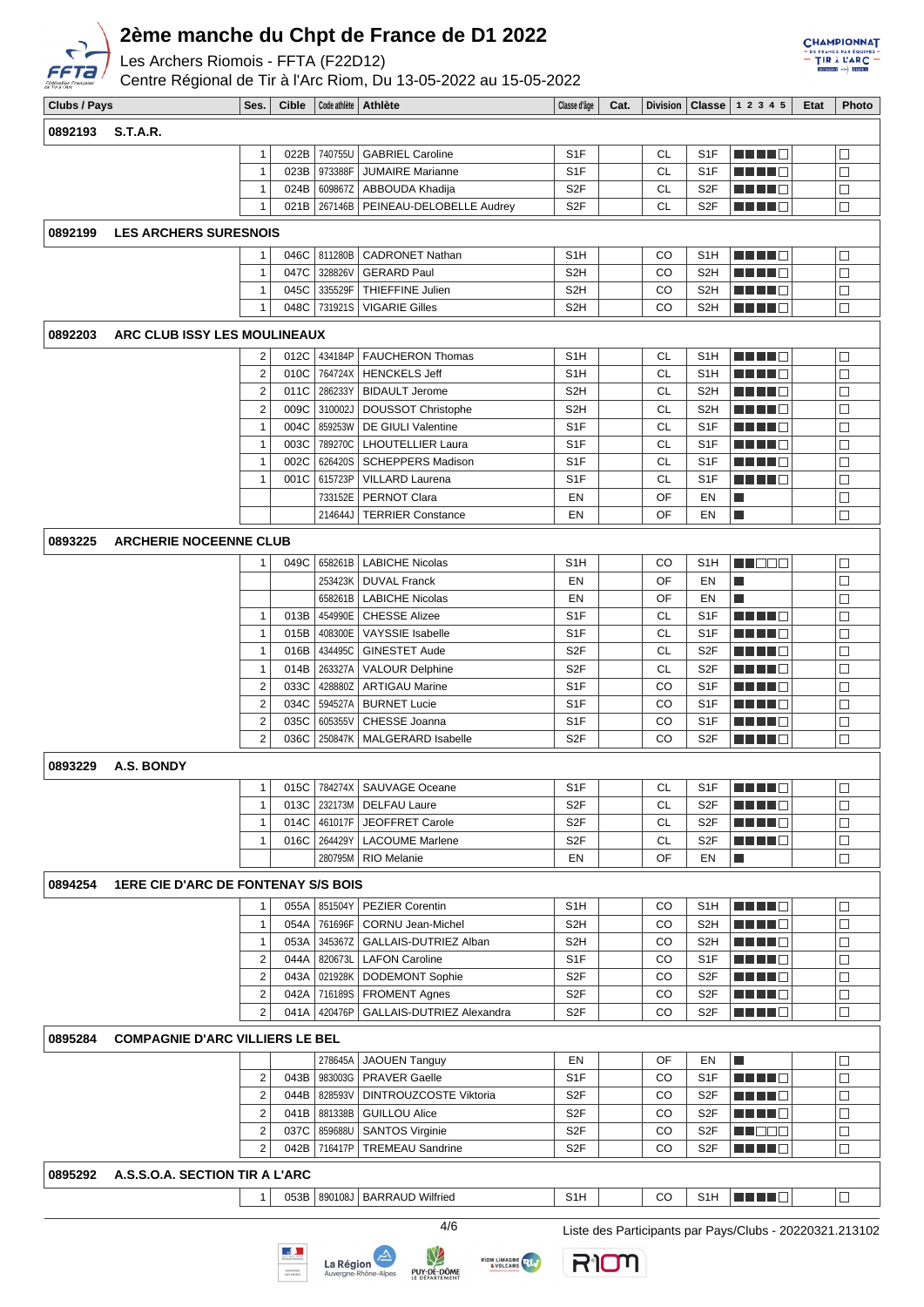

Les Archers Riomois - FFTA (F22D12)

Centre Régional de Tir à l'Arc Riom, Du 13-05-2022 au 15-05-2022

| <b>CHAMPIONNAT</b>            |
|-------------------------------|
| $-$ DE FRANCE PAR ÉQUIPES $-$ |
|                               |
| $=$ TIR $\lambda$ L'ARC $=$   |
| DIVISION) +3- ETAPE 2         |

| Clubs / Pays |                                 | Ses.                             | <b>Cible</b> |                    | Code athlète   Athlète                                | Classe d'âge                         | Cat. |           |                                      | Division   Classe   1 2 3 4 5                                                                                  | Etat | Photo            |
|--------------|---------------------------------|----------------------------------|--------------|--------------------|-------------------------------------------------------|--------------------------------------|------|-----------|--------------------------------------|----------------------------------------------------------------------------------------------------------------|------|------------------|
|              | A.S.S.O.A. SECTION TIR A L'ARC  |                                  |              |                    |                                                       |                                      |      |           |                                      |                                                                                                                |      |                  |
| 0895292      |                                 |                                  |              |                    |                                                       |                                      |      |           |                                      |                                                                                                                |      |                  |
|              |                                 | -1                               | 054B         |                    | 425441L   DELHAYE Aurelien                            | S <sub>1</sub> H                     |      | CO        | S <sub>1</sub> H                     | <u> Literatu</u>                                                                                               |      | $\Box$           |
|              |                                 | $\mathbf 1$                      | 056B         | 743977W<br>906776B | LE CLERCQ Alexandre                                   | S <sub>1</sub> H                     |      | CO        | S <sub>1</sub> H                     | a ka                                                                                                           |      | $\Box$           |
|              |                                 | 1                                | 055B         | 743977W            | <b>DRIDI Slim</b><br>LE CLERCQ Alexandre              | S <sub>2</sub> H<br>EN               |      | CO<br>OF  | S <sub>2</sub> H<br>EN               | ×                                                                                                              |      | $\Box$<br>□      |
|              |                                 |                                  |              |                    |                                                       |                                      |      |           |                                      |                                                                                                                |      |                  |
| 0895293      | AAS ARC CLUB SARCELLES          |                                  |              |                    |                                                       |                                      |      |           |                                      |                                                                                                                |      |                  |
|              |                                 | 2                                | 043C         | 716812U            | <b>BROUILLE Marine</b>                                | S <sub>1</sub> F                     |      | CO        | S <sub>1</sub> F                     | TI TITLE                                                                                                       |      | $\Box$           |
|              |                                 | 2                                | 042C         | 748220H            | <b>LURVOIS Caroline</b>                               | S <sub>1</sub> F                     |      | CO        | S <sub>1</sub> F                     |                                                                                                                |      | $\Box$           |
|              |                                 | $\overline{2}$                   | 041C         | 383366C            | <b>VALEYRE Beatrice</b>                               | S <sub>2</sub> F                     |      | CO        | S <sub>2</sub> F                     | <u>Literatu</u>                                                                                                |      | $\Box$           |
| 0950072      | OHS OCTEVILLE - HAGUE SPORTS    |                                  |              |                    |                                                       |                                      |      |           |                                      |                                                                                                                |      |                  |
|              |                                 |                                  |              | 380112R            | <b>HAY Pascal</b>                                     | EN                                   |      | OF        | EN                                   | $\blacksquare$                                                                                                 |      | $\Box$           |
|              |                                 | 1                                | 007C         | 668555R            | <b>AMIOT Nathalya</b>                                 | S <sub>1</sub> F                     |      | CL        | S <sub>1</sub> F                     | N N N N N                                                                                                      |      | $\Box$           |
|              |                                 | $\mathbf{1}$                     | 006C         | 637215A            | <b>BLONDEL Elisa</b>                                  | S <sub>1</sub> F                     |      | CL        | S <sub>1</sub> F                     | a di sebagai pengaran pengaran pengaran pengaran pada karena dan pada tahun banyak pada antara pada antara pad |      | $\Box$           |
|              |                                 | $\mathbf{1}$                     | 008C         | 739162M            | <b>LEVADE Marianne</b>                                | S <sub>1</sub> F                     |      | <b>CL</b> | S <sub>1</sub> F                     | M M M M M                                                                                                      |      | $\Box$           |
|              |                                 | 1                                | 005C         | 277764T            | FOUACE-PEOUX Alexandra                                | S <sub>2</sub> F                     |      | CL        | S <sub>2</sub> F                     | <u> Literatur</u>                                                                                              |      | $\Box$           |
| 0976116      | <b>MSA ASRUC TIR A L'ARC</b>    |                                  |              |                    |                                                       |                                      |      |           |                                      |                                                                                                                |      |                  |
|              |                                 |                                  |              | 352122S            | <b>BOURGEON Jeremy</b>                                | EN                                   |      | OF        | EN                                   | П                                                                                                              |      | $\Box$           |
|              |                                 | 2                                | 035A         | 027805Y            | POP Kenza                                             | CF                                   |      | CO        | СF                                   | M SI SI SI SI                                                                                                  |      | $\Box$           |
|              |                                 | $\overline{2}$                   | 036A         | 771991W            | <b>DECUUPERE Helene</b>                               | S <sub>1</sub> F                     |      | CO        | S <sub>1</sub> F                     |                                                                                                                |      | $\Box$           |
|              |                                 | $\overline{2}$                   | 034A         | 662170A            | <b>FRAIGNEAU Clemence</b>                             | S <sub>1</sub> F                     |      | CO        | S <sub>1</sub> F                     |                                                                                                                |      | $\Box$           |
|              |                                 | $\overline{2}$                   | 033A         | 791050M            | <b>RENAUDIN Tiphaine</b>                              | S <sub>1</sub> F                     |      | CO        | S <sub>1</sub> F                     | <u>Literatu</u>                                                                                                |      | □                |
| 1016003      | <b>LES ARCHERS DE LA TOUVRE</b> |                                  |              |                    |                                                       |                                      |      |           |                                      |                                                                                                                |      |                  |
|              |                                 | 1                                | 039C         | 751790N            | CHAUVEAU Baptiste                                     | S <sub>1</sub> H                     |      | CO        | S <sub>1</sub> H                     | MA MAR                                                                                                         |      | $\Box$           |
|              |                                 | $\mathbf{1}$                     | 038C         | 725308D            | <b>GARDEUR Antonin</b>                                | S <sub>1</sub> H                     |      | CO        | S <sub>1</sub> H                     |                                                                                                                |      | $\Box$           |
|              |                                 | $\mathbf{1}$                     | 040C         | 461611B            | <b>SAUNIER Francois</b>                               | S1H                                  |      | CO        | S <sub>1</sub> H                     |                                                                                                                |      | □                |
|              |                                 | 1                                | 037C         | 819963P            | <b>JUILLET Laurent</b>                                | S <sub>2</sub> H                     |      | CO        | S <sub>2</sub> H                     | <u> Literatur</u>                                                                                              |      | $\Box$           |
| 1087203      | LIMOGES-COUZEIX ARC CLUB        |                                  |              |                    |                                                       |                                      |      |           |                                      |                                                                                                                |      |                  |
|              |                                 |                                  |              |                    |                                                       |                                      |      |           |                                      |                                                                                                                |      |                  |
|              |                                 | -1<br>$\mathbf{1}$               | 050B<br>052B | 740648C<br>633422C | <b>BERDUCK Maxime</b><br><b>BIOJOUT David</b>         | S1H<br>S1H                           |      | CO<br>CO  | S <sub>1</sub> H<br>S <sub>1</sub> H | MA MARINA                                                                                                      |      | □<br>$\Box$      |
|              |                                 | 1                                | 049B         | 262177A            | PIMPAUD Pierre                                        | S <sub>2</sub> H                     |      | CO        | S <sub>2</sub> H                     |                                                                                                                |      | □                |
|              |                                 | 1                                | 051B         | 633432N            | <b>BIOJOUT Didier</b>                                 | S3H                                  |      | CO        | S <sub>3</sub> H                     | a di Biblio                                                                                                    |      | $\Box$           |
|              |                                 |                                  |              |                    |                                                       |                                      |      |           |                                      |                                                                                                                |      |                  |
| 1130041      | <b>ARC CLUB DE NIMES</b>        |                                  |              |                    |                                                       |                                      |      |           |                                      |                                                                                                                |      |                  |
|              |                                 | 2 <sup>1</sup>                   |              |                    | 016A   954056T   GALIZZI Matteo                       | CН                                   |      | <b>CL</b> | CН                                   | man d                                                                                                          |      | □                |
|              |                                 | $\overline{2}$<br>$\overline{2}$ | 015A<br>014A | 821231T            | <b>BARITEAUD Iban</b><br>790844N   SOULE Quentin      | JH<br>S1H                            |      | CL<br>CL  | JH<br>S <sub>1</sub> H               | <u> Literatur C</u>                                                                                            |      | $\Box$<br>$\Box$ |
|              |                                 | $\overline{2}$                   | 013A         | 327608W            | DE GRANDIS Jocelyn                                    | S <sub>2</sub> H                     |      | CL        | S <sub>2</sub> H                     | MA MARI                                                                                                        |      | $\Box$           |
|              |                                 |                                  |              | 110546J            | <b>GRILLAT Olivier</b>                                | EN                                   |      | OF        | EN                                   | n.                                                                                                             |      | □                |
|              |                                 | $\mathbf{1}$                     | 010C         | 404082V            | <b>BERDAGUER Gabrielle</b>                            | S <sub>1</sub> F                     |      | СL        | S <sub>1</sub> F                     | ME NEG                                                                                                         |      | □                |
|              |                                 | 1                                | 011C         | 827330X            | FLORENT Anaã«Lle                                      | S <sub>1</sub> F                     |      | CL        | S <sub>1</sub> F                     | MA MAR                                                                                                         |      | □                |
|              |                                 | $\mathbf{1}$                     | 012C         | 981508G            | <b>JANGNAS Erika</b>                                  | S <sub>1</sub> F                     |      | <b>CL</b> | S1F                                  | <u>Li Li Li B</u>                                                                                              |      | $\Box$           |
|              |                                 | $\mathbf{1}$                     | 009C         | 738421G            | <b>ROYER Manon</b>                                    | S <sub>1</sub> F                     |      | CL        | S <sub>1</sub> F                     | MA MET                                                                                                         |      | □                |
| 1130065      | <b>Arc Club De Manduel</b>      |                                  |              |                    |                                                       |                                      |      |           |                                      |                                                                                                                |      |                  |
|              |                                 |                                  |              |                    | 110519E   ALLASIO Lionel                              | EN                                   |      | OF        | EN                                   | П                                                                                                              |      | $\Box$           |
|              |                                 |                                  |              |                    |                                                       |                                      |      |           |                                      |                                                                                                                |      |                  |
| 1131072      | <b>L'UNION TIR A L'ARC</b>      |                                  |              |                    |                                                       |                                      |      |           |                                      |                                                                                                                |      |                  |
|              |                                 | $\mathbf{1}$                     | 048A         | 449617P            | VANDERCAMERE Maxime                                   | S1H                                  |      | CO        | S <sub>1</sub> H                     | M M M M M                                                                                                      |      | □                |
|              |                                 | 1                                | 047A         | 356684A            | <b>BARBIER Thierry</b>                                | S2H                                  |      | CO        | S <sub>2</sub> H                     |                                                                                                                |      | $\Box$           |
|              |                                 | $\mathbf{1}$<br>$\mathbf{1}$     | 045A<br>046A | 311932G<br>855214F | <b>DARDENNE Stephane</b><br><b>DELIVEYNE Frederic</b> | S <sub>2</sub> H<br>S <sub>2</sub> H |      | CO<br>CO  | S <sub>2</sub> H<br>S <sub>2</sub> H | <u>Li Li Li B</u><br><u> Literatur</u>                                                                         |      | □<br>$\Box$      |
|              |                                 |                                  |              |                    |                                                       |                                      |      |           |                                      |                                                                                                                |      |                  |
| 1131080      | ARC CLUB DE BLAGNAC             |                                  |              |                    |                                                       |                                      |      |           |                                      |                                                                                                                |      |                  |
|              |                                 | 2                                | 017A         | 320889T            | <b>COUCOULLE Pierre</b>                               | S <sub>1</sub> H                     |      | CL        | S <sub>1</sub> H                     | M M M M M                                                                                                      |      | □                |
|              |                                 | $\overline{2}$                   | 018A         | 348552L            | <b>DELVAL Vincent</b>                                 | S <sub>1</sub> H                     |      | CL        | S <sub>1</sub> H                     | <u> Literatur C</u>                                                                                            |      | $\Box$           |
|              |                                 | 2                                | 019A         | 454400N            | <b>GARRABE Damien</b>                                 | S1H                                  |      | СL        | S1H                                  | <u>Li Li Li B</u>                                                                                              |      | $\Box$           |
|              |                                 | 2                                | 020A         | 418333K            | <b>VIDAL Nicolas</b>                                  | S1H                                  |      | СL        | S <sub>1</sub> H                     | <u>Li Li Li B</u>                                                                                              |      | $\Box$           |
|              |                                 |                                  |              | 270136B            | <b>PEROL Olivier</b>                                  | EN                                   |      | OF        | EN                                   | $\Box$                                                                                                         |      | □                |







RIOM